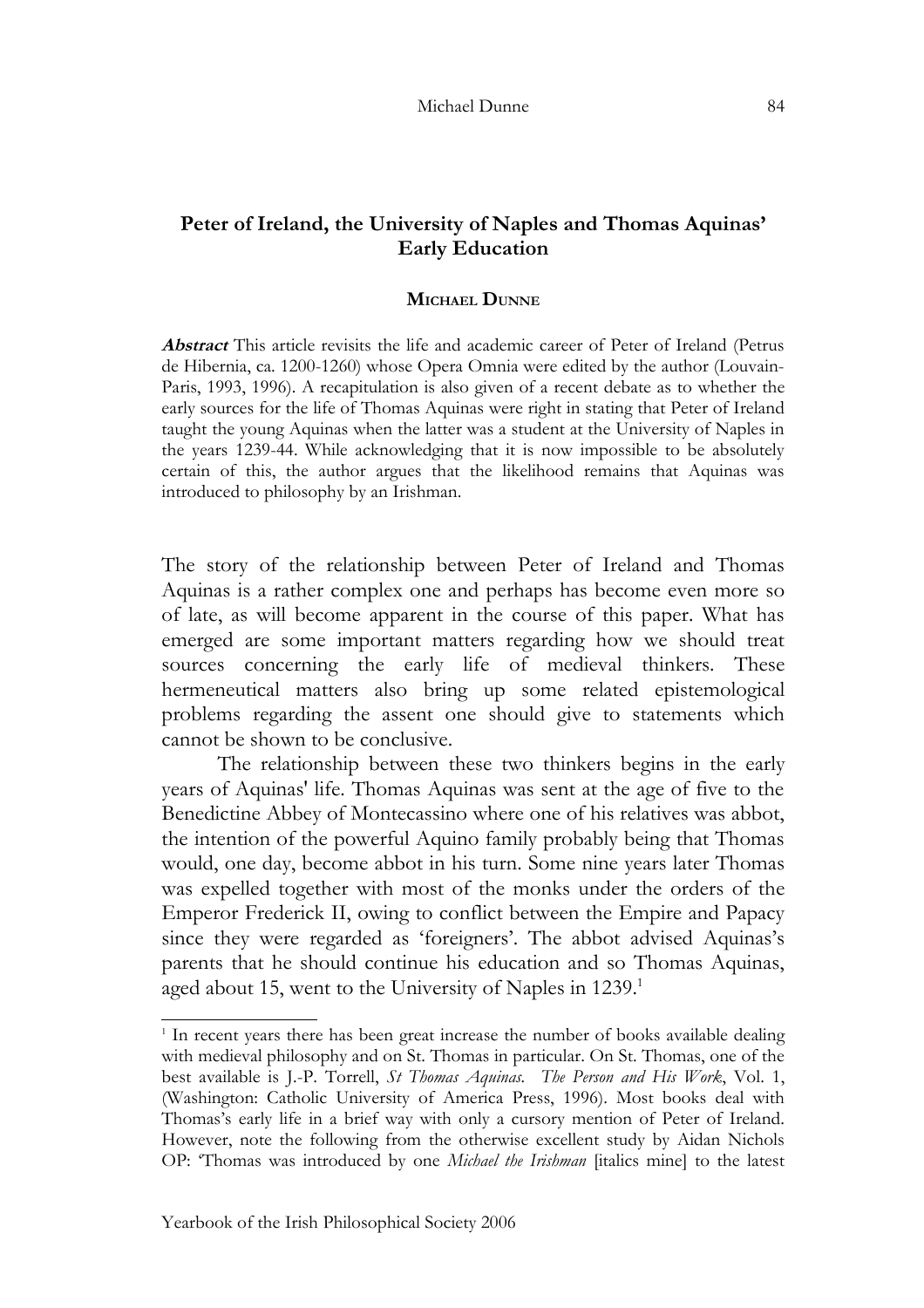In the twelfth and thirteenth centuries, the southern kingdom of which Naples became the capital, was the scene of a unique fusion of civilisations, Latin and Greek, Norman and Saracen. In the reign of Frederick II, Greek, Latin and Arabic were in constant use, in speech and in official documents. As was the case in Spain, here was an interface with the riches of ancient culture as transmitted through Arabic and Greek. Already in the twelfth century Henry Aristippus (d. 1162), Archdeacon of Catania and minister of State, made translations of the *Meno* and *Phaedo* of Plato as well as of the *De generatione et corruptione* of Aristotle and part of the *Meteors*. The greatest of the translators in Sicily was Michael Scotus who came to the court of Frederick II with the official title of philosopher but whose function was that of Court Astrologer. Thus Dante placed Scotus in hell among the cheats, he who 'knew the game of magical deception'. [2](#page-1-0) Among other things, he translated Averroes which undertaking was 'the major event of the history of translation during the first half of the thirteenth century'. [3](#page-1-1)

Frederick II, that *stupor mundi et immutator mirabilis*, although a despot had a great interest in science and philosophy, encouraging the study of Averroes and of Moses Maimonides. His *De arte venandi cum avibus* shows a familiarity with scholastic terminology and classification and a not uncritical admiration for Aristotle:

In writing We have also followed Aristotle when this seemed opportune. However, on some matters We are of the opinion, on the basis of our own experience that as far as the nature of some birds are concerned that Aristotle deviated from the truth. Because of this We did not follow the Prince of the Philosophers in everything since he never, or only rarely, practiced hunting with birds, whereas We have always loved and practiced it. For Aristotle narrates many things in his book *On Animals* saying that other people said them. However, that which others held, he himself perhaps did not see nor was it seen by those others—certainty is not gained through hearing.<sup>[4](#page-1-2)</sup>

ideas in the shape of the natural philosophy of Aristotle' in *Discovering Aquinas*, (London: Darton, Longman and Todd, 2002) p. 3

<span id="page-1-0"></span><sup>2</sup> My translation. Dante Alighieri, *La Divina Commedia*, (Testo Critico della Società Dantesca Italiana, Ventunesima Edizione, Milan: Ulrico Hoepli, 1985) *Inferno*, XX, 117, p. 166: 'delle magiche frode seppe il gioco'.

<span id="page-1-1"></span><sup>3</sup> Fernand Van Steenberghen, *Aristotle in the West; The Origins of Latin Aristotelianism*, (Louvain: Nauwelaerts; 2d edition, 1970), p. 93

<span id="page-1-2"></span><sup>4</sup> My translation. See, Frederick II, *De arte venandi cum avibus*, (ed. Carl A. Willemsen, Insel-Verlag Leipzig 1942) Vol. 1, p. 1: In scribendo etiam Aristotilem, ubi oportuit, secuti sumus. In pluribus enim, sicut experientia didicimus, maxime in naturis quarundam avium, discrepare a veritate videtur. Propter hoc non sequimur principem philosophorum in omnibus, raro namque aut nunquam venationes avium exercuit, sed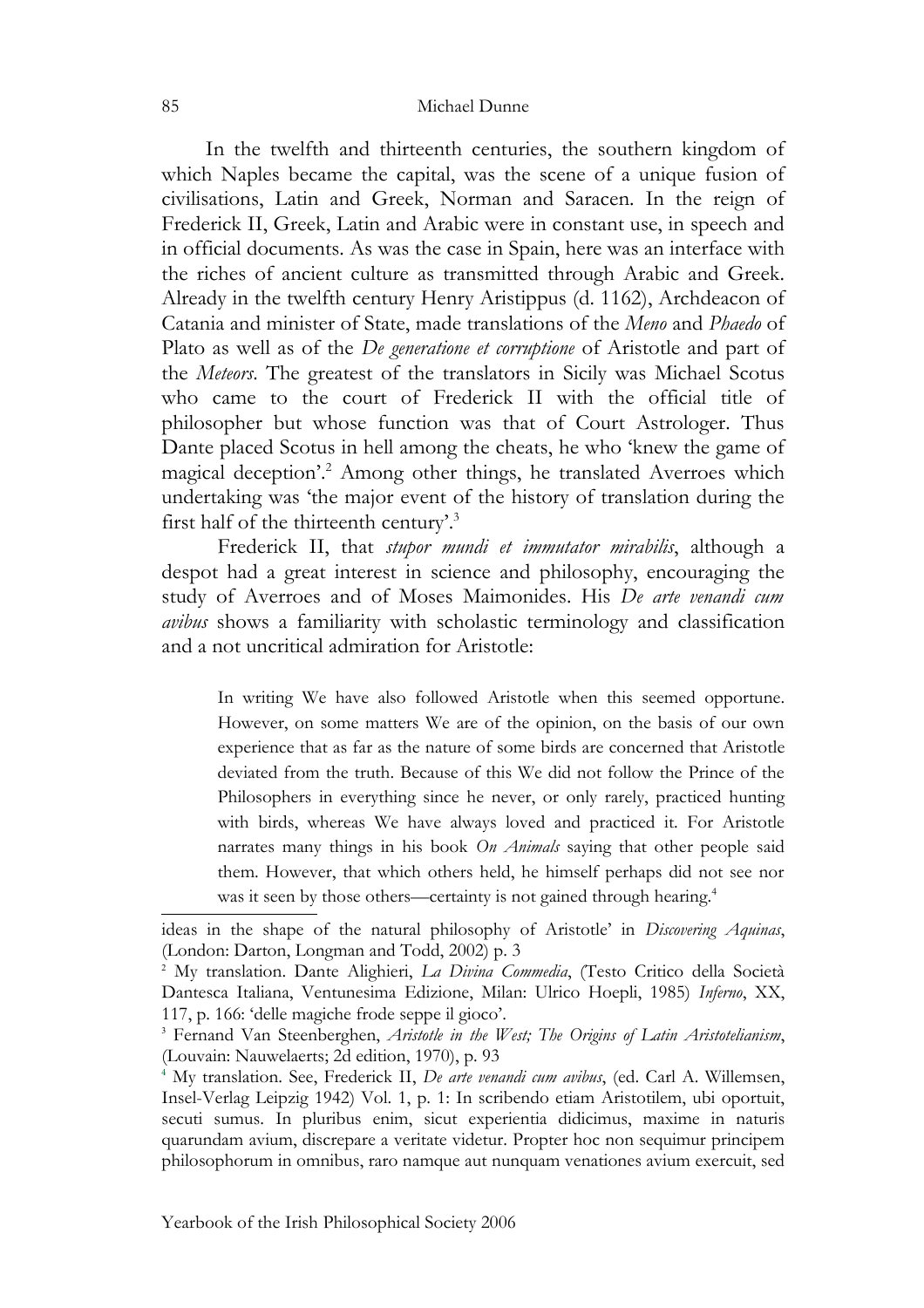## Peter of Ireland 86

It is not surprising that such a person would consider founding a University. His action, however, was unprecedented—his foundation at Naples is the first university established by civil charter. Universities such as Bologna and Paris had been founded as a recognition of previously established or existing schools. Naples was different. It was founded as an act of deliberate policy to provide administrators, jurists, *dictatores*, and scholars for the southern kingdom. Frederick gave the *studium* at Naples a monopoly on higher education within the kingdom. Frederick wrote in his charter establishing the University:

We have therefore decided that in the most pleasant city of Naples that there should be the teaching of the arts and all disciplines, so that those who are starved of knowledge will find it in their own kingdom, and will not be forced in their search for knowledge, to become pilgrims and to beg in foreign lands.

He then goes on to order that no student should dare to leave the kingdom and that all students already abroad should return. There are to be doctors and teachers in every faculty—and special loans are to be made available to students as well as cheap accommodation. Invoking his Imperial power, Frederick deprived Bologna of its *studium*, ordering teaching to cease within four months under the penalty of *infamia* and invited the students and professors to come to Naples. [5](#page-2-0)

One scholar who arrived at Naples to teach was Peter of Ireland sometime after 1224. Thomas Aquinas we are told was a student in the Arts faculty aged between 15 and 20 and it was during this time that he encountered the Dominican Order and made his decision to enter this mendicant community—a decision which was very much against his parents' wishes. The earliest sources for the life of St. Thomas do not mention his teachers at Naples. But these authorities with the exception of Bartholomew of Capua do not refer at all to his life before he became a Dominican. Nonetheless, we are told by two of Thomas' biographers that Aquinas was taught by Peter of Ireland during his time at the

nos semper dileximus et exercuimus. De multie vero, que narrat in libro animalium, dicit quosdam sic dixisse, sed id, quod quidam sic dixerunt, nec ipse forsan vidit, nec dicentes viderunt, fides enim certa non provenit ex auditu.

<span id="page-2-0"></span><sup>5</sup> *Epistolarum Petri de Vineis libri sex*, ed. J.R. Iselius (Basle, 1740; reprinted with an introduction by H. M. Schaller, Hildesheim 1991), III, 11 and 12, my translation. This extreme measure proved unsuccessful since this constitution was revoked in 1227. In 1234, Frederick wrote 'opus manuum nostrarum memorabile turbatione inter ecclesiam et imperium penitus dissolutum'. In 1253 Conrad transferred the *studium* to Salerno but in 1258-59 Manfred returned it to Naples.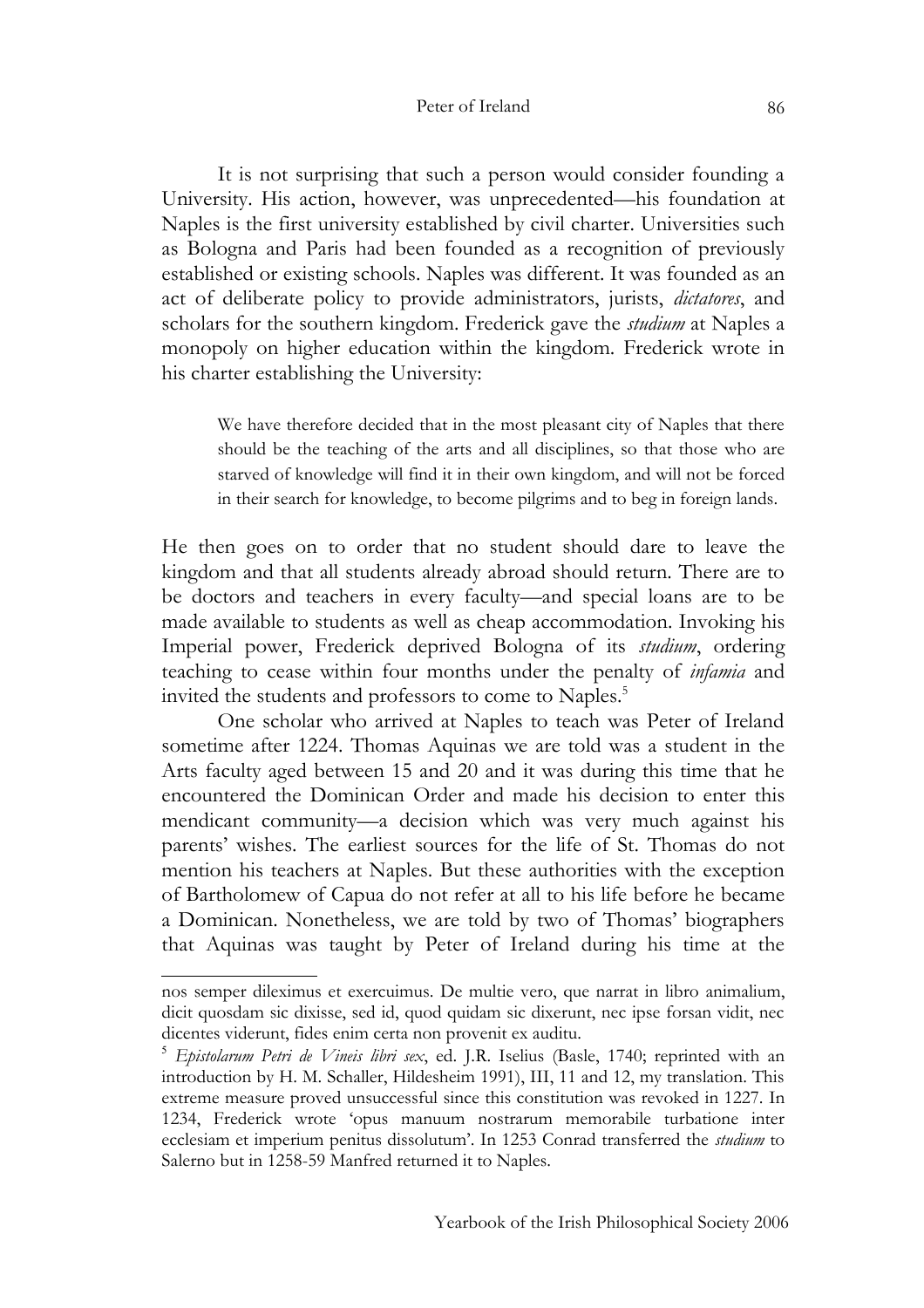University of Naples. Writing some 40 years after the rather early death of Aquinas both William of Tocco and Peter Calo tell us something about Aquinas' teachers at Naples. William tells us that at Naples, Thomas was educated in grammar and logic by Master Martin and in natural philosophy by Peter of Ireland. Peter Calo varies the story slightly and in view of later discoveries seems to have recorded correctly that since Aquinas soon learnt all that Master Martin could teach him in grammar (Aquinas had had ten years of education with the Benedictines) he was then transferred to Master Peter the Irishman who taught him logic and natural philosophy.

And that remained that—Peter became a footnote to the early years of Aquinas, repeated over and over again in biographies of Aquinas for the next 600 years. An attempt was made in the eighteenth century by the Dominican, Bernardo Rossi (de Rubeis) to identify him. [6](#page-3-0) He discovered that a Benedictine monk had been at Naples around the time that Thomas was there who was called Petrus de Donis and described as *Ultonienis*. This might be a Petrus de Dunis, a member of the Benedictine community of Down, founded about 1177-78 by John de Courcy who brought Anglo-Norman monks from Chester. Rossi, however, rejects this Peter and instead chooses another. In the *Epistolary* of the Imperial Chancellor, Pier della Vigna, there is a letter from 1224 addressed to a *Magistro Petro de Hybernia de studio Neapolitano*. In a form of work contract, Master Peter is praised for his *experta scientia, probitas cognita, doctrina probita* and is bidden to preside over the new *studium generale* at a stipend of twelve ounces of gold a year. [7](#page-3-1) As it turns out Rossi was mistaken, the professor addressed in the letter was a jurist, a former student from Bologna and was not *de Ybernia* but *de Ysernia*.

Nonetheless, it is interesting to note the presence of an Anglo-Norman monk from Down at Naples. Clemens Baeumker suggested that our Peter of Ireland might have been introduced to the Sicilian court by his fellow countryman, Michael Scotus. It is unlikely, however, that Michael Scot was Irish. Again, it is unlikely that an Irish man of Gaelic race would have had a career that would take him to probably Oxford, Paris, and then to a distinguished chair in Naples (there was no university in Ireland in the Middle Ages; Trinity College was founded by Elizabeth I in 1592, the Royal Catholic College of St Patrick was the second, founded

<span id="page-3-0"></span><sup>6</sup> B. de Rubeis, *De gestis ac scriptis ac doctrina S. Thomae Aquinatis Dissertationes criticae et apologeticae*, Venice 1750, I; reprinted in *S. Thomae Aquinatis Opera omnia iussu impensaque Leonis XIII. P. M. edita*, t. 1 (Ex Typographia Polyglotta S. C. de Propaganda Fide, Romae, 1882) pp. 45-346; see, pp. lxv-lxvi

<span id="page-3-1"></span><sup>7</sup> Petri de Vineis, *Epistolarum libri sex*, ed. J.R. Iselius (Basle, 1740). III, p. 10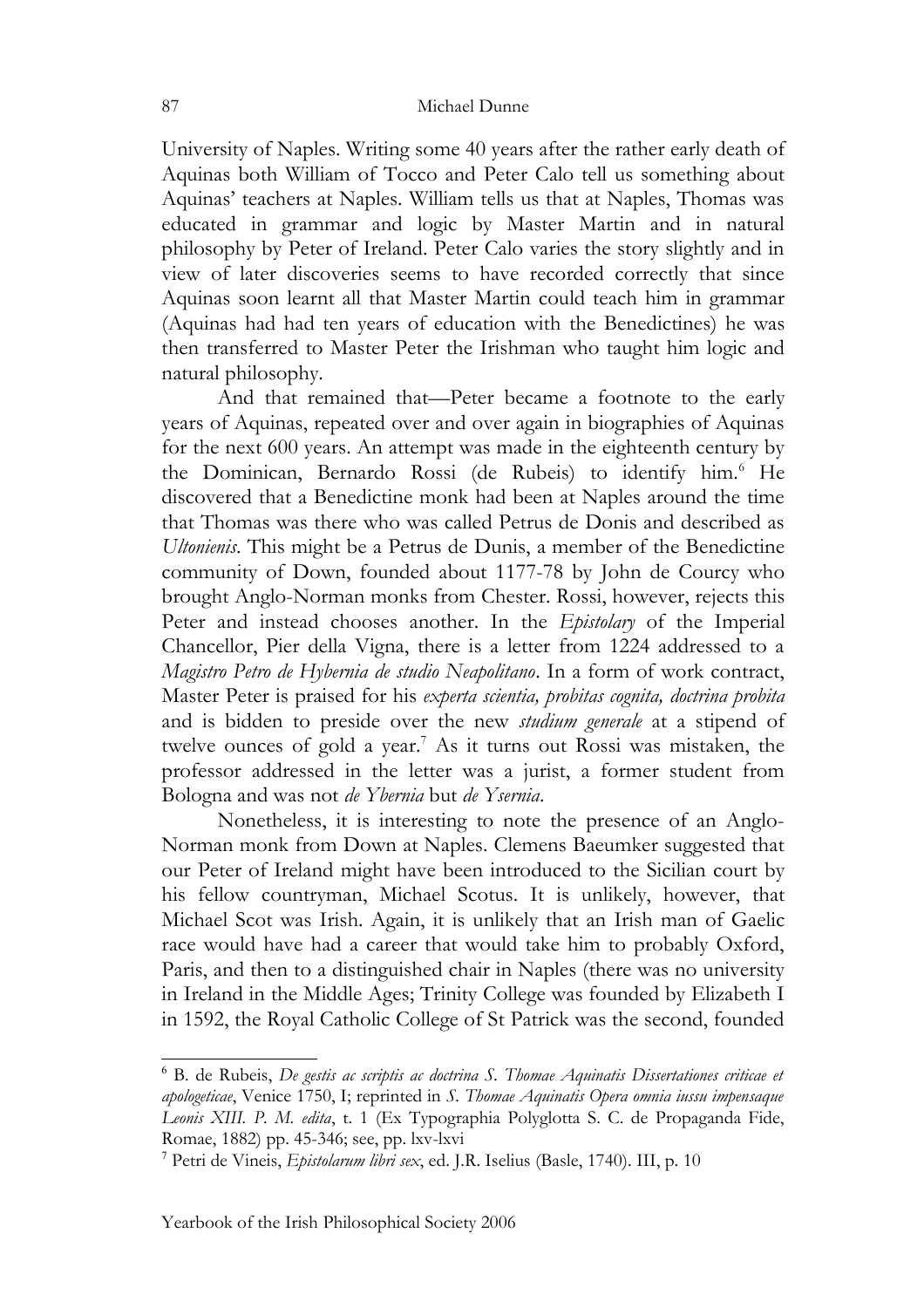## Peter of Ireland 88

by George III in 1795). The name Peter was not used among the Gael at this time, so it would seem that Peter was a Norman by birth with connections to the Norman kingdom of Sicily.

However, from the 1920s on works were discovered which were attributed to Peter of which only three have been so far judged to be authentic: a *Determinatio magistralis* and two commentaries on Aristotle. The first of these, the *Determinatio magistralis* was discovered by Clemens Baeumker (1853-1924) in a manuscript of the Stadtsbibliothek of Erfurt and he published this rather short text in 1920. It begins:

King Manfred wondered and asked the professors whether the bodily organs are made on account of their functions or whether the functions happen because of the organs. And the arguments were made for and against. The solution was however given by Master Peter of Ireland … He said that the problem was metaphysical rather than scientific and that its solution was to be found in Book XII of the *Metaphysics* and that related to the care of the First Cause regarding those things which are in the universe because it is not proper for the Wise and Omnipotent One to tolerate evil or to act unjustly but rather to arrange everything in the best way through which everything can be preserved in respect of the eternal permanency of the universe.<sup>[8](#page-4-0)</sup>

The King Manfred in question was the illegitimate son of Frederick II and ruled from 1259-1266. Like his father, Manfred was interested in promoting scholarship. Arising from the text of Aristotle Peter concentrates upon the preying of one animal on another and refers to various birds of prey, noting that it is because they have an irascible and angry nature that they are provided with sharp beaks and talons so that they can kill and hold onto their prey. This preying of one thing upon

<span id="page-4-0"></span><sup>8</sup> My translation. See, C. Bauemker, 'Petrus de Hibernia. Der Jugendlehrer des Thomas von Aquino und seine Disputation vor König Manfred'. *Sitzungsberichte der Bayernischen Akademie der Wissenschaften*, Philos.-philolog. und hist. Klasse. Heft 8 (1920), pp. 41-49; p. 41. Reprinted in Magistri Petri de Ybernia*, Expositio et Quaestiones in Peryermenias Aristotelis*, edited by Michael Dunne, Louvain-la-Neuve, Editions de l'Institut Supérieur de Philosophie, *Philosophes Médiévaux* Tome XXXIV, Editions Peeters, Louvain-Paris, 1996, xvii + 258 pp; pp. 246-250: Dubitatuit Rex Manfridus et quesiuit a magistris utrum membra essent facta propter operaciones uel operaciones essent facte propter membra. Et fuerunt raciones ducte pro et contra, sed determinauit Petrus de Ybernia, gemma magistrorum et laurea morum. Dixit ergo quod questio ista esset metaphisicalis pocius quam naturalis, et esset determinate in fine undecimi *Prime Phylosophie*; et quod esset questio de sollicitudine cause prime circa res que sunt in uniuerso, quia non est sapientis et omnipotentis relinquere malum nec facere aliquid iniuste, sed omnia meliori modo quo possunt saluari ad permanenciam eternam uniuersitatis.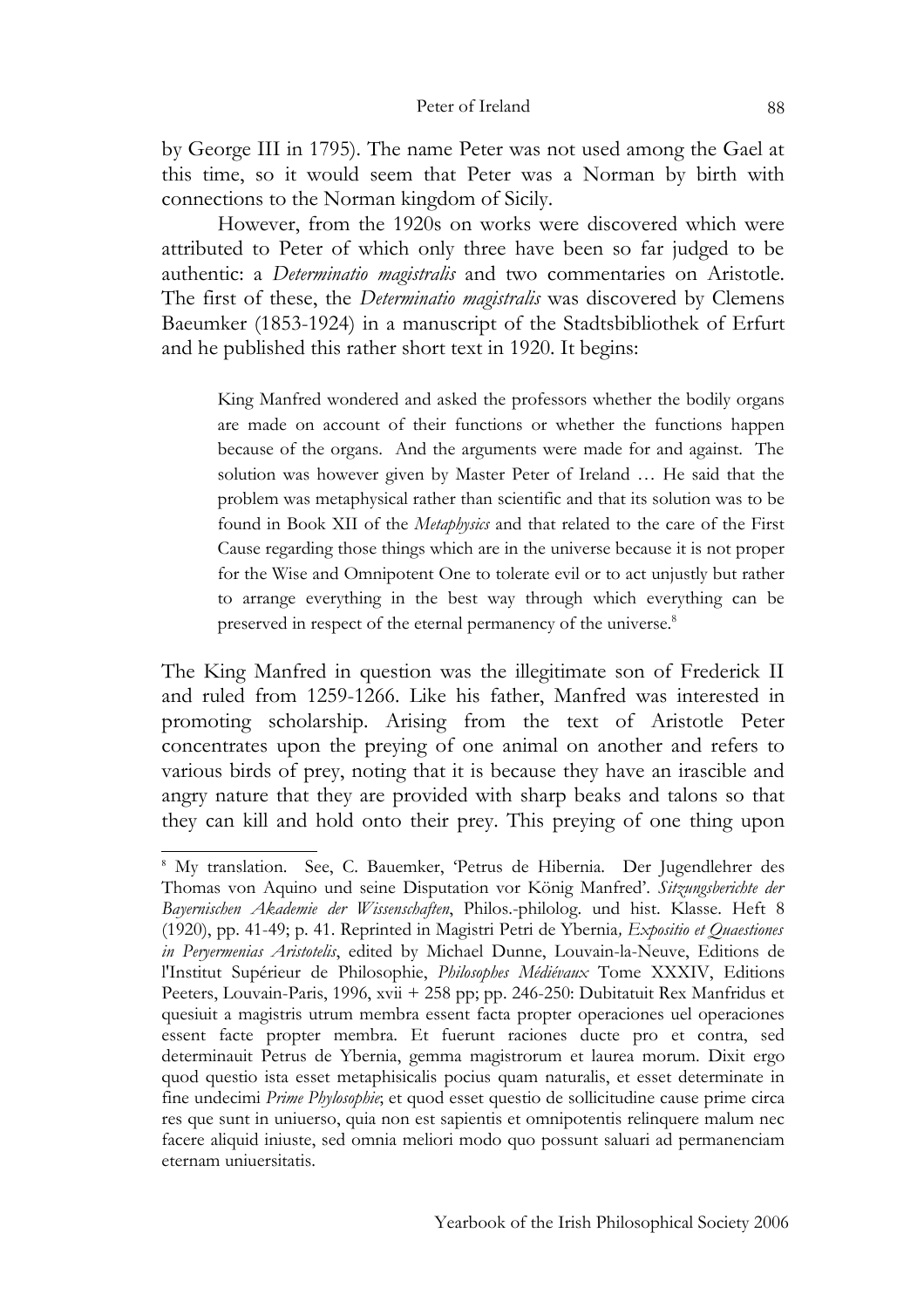another is seen as part of the good ordering of the universe where the lower exists for the higher, a notion which presumably impressed the king. Peter's choice of examples must also have been made in the knowledge that Manfred was in the course of preparing an edition of his father's *On the Art of Hunting with Birds* with additions by Manfred and over 900 illustrations of birds, of remarkable quality and detail of observation—a book which survives to the present day in the Vatican library. So Peter seems to have been extremely successful in his academic career and also politically astute in aiming to please his lord and master.

The text of the *Determinatio* is from the late 1250s to early 1260s and the other two extant works, a commentary on the *De interpretatione* and another on the *De longitudine et brevitate vitae* date from a similar time frame, i.e., some ten to twenty years after Aquinas was a student at Naples. Although some continuity is to be presumed in a lecturer's teaching (it is not unheard of that a lecturer might use the same notes more than once), Peter's extant works are not a record of exactly what he might have taught Aquinas. Nonetheless, we can presume that at a time when it was banned in Paris that the public teaching and study of Aristotle happened at Naples and the study of Averroes as well. As we have already observed, Frederick II had encouraged that remarkable man, Michael Scot to translate Averroes and also Moses Maimonides as well. Indeed, we know from a Jewish source that Peter must have had an open and enquiring mind since he was part of a Jewish-Christian group which met to study the thought of Moses Maimonides in the 1250s.

The source for this information on Peter of Ireland is from the edition of *A Hebrew-Italian Philosophical Glossary of the Thirteenth Century* by Giuseppe Sermoneta in 1969. [9](#page-5-0) He notes that Moses Maimonides' *Guide for the Perplexed*, written between 1185 and 1290 was translated into Hebrew by Samuel Ibn Thibbon at Arles in 1204. His son-in-law Jacob ben Abba Mari Anatoli moved from Marseilles to Naples in 1230, probably at the invitation of Frederick II and became a collaborator with Michael Scotus. The Latin translation was completed by 1240 and Frederick II is recorded by Anatoli as interpreting scripture according to the teaching of Maimonides, comparing him with Aristotle and Averroes. Thus, we have the foundation of a Maimonidean tradition in Southern Italy and one not limited to Jewish circles. Indeed, for Christians as well as Jews, the *Guide* offered a way to absorb the new Aristotelianism without excessive compromise of revealed truths. This offered an alternative to the emanationist doctrines stemming from Avicenna and

<span id="page-5-0"></span><sup>9</sup> Giuseppe Sermoneta, *Un glossario filosofico ebraico italiano del XIII secolo*. (Olschki Editori: Florence, 1969).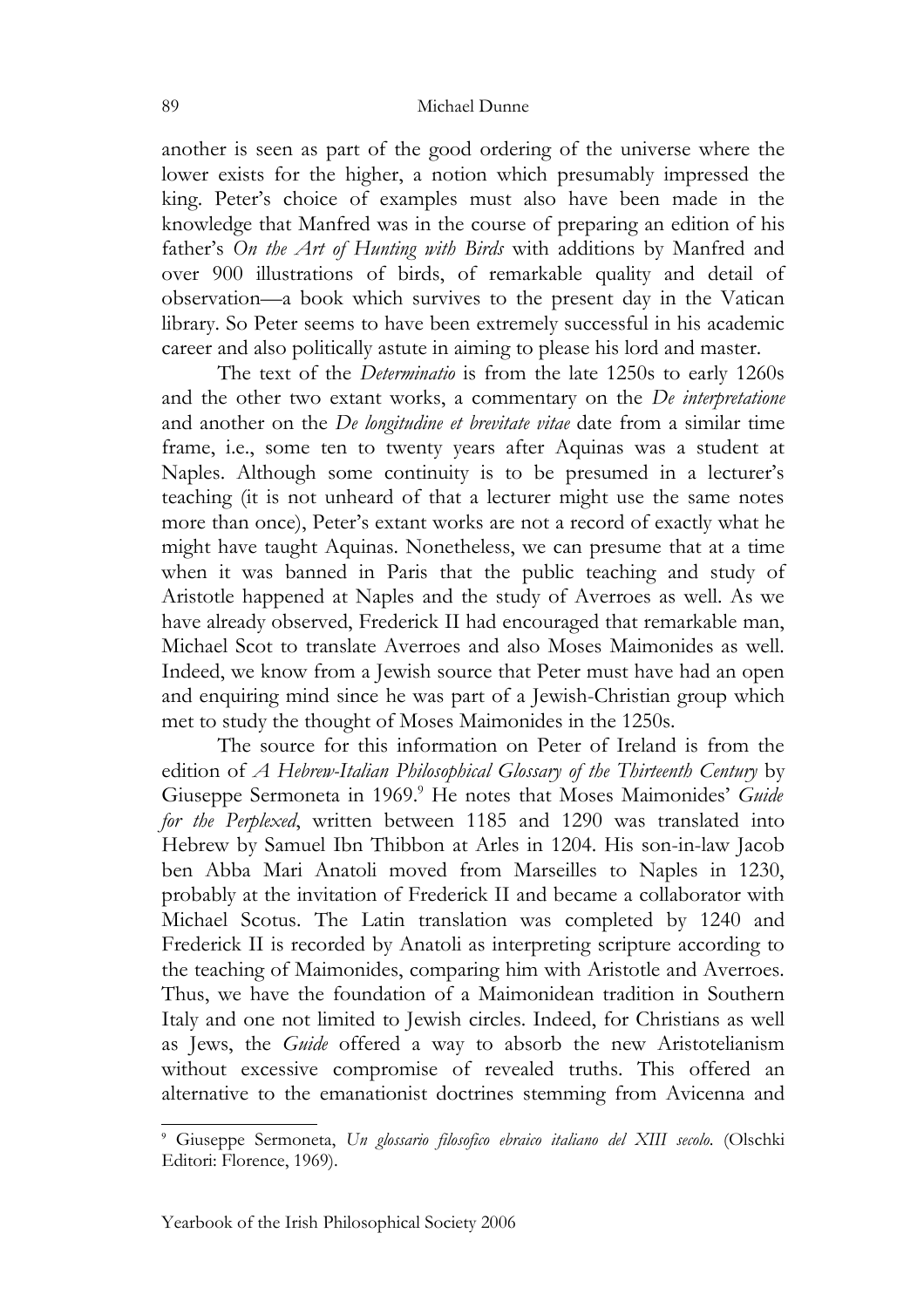the more radical Aristotelianism found in the new commentaries of Averroes. It also perhaps explains why the *Guide* was accepted by Italian Jews whereas in France it met with hostility and condemnation among the Hebrew community. Another link in the chain comes with Moses ben Solomon of Salerno (d. 1279), friend of the son of Anatoli, Anatolio, who was a doctor and an 'official' translator at both Salerno and Naples. Moses read the translation of the *Guide* around 1250 together with some Dominicans of the *studium* of Naples and some other scholastics, which included Peter of Ireland. Moses sought to counter the arguments of the Dominicans who identified the Trinity with the intellect, the intelligible and the thing understood, by basing himself on the common ground of the principles enunciated in the *Guide*. As Sermoneta points out (pp. 41- 42), it is an interesting connection to note the importance of the influence of Rabbi Moses on Aquinas, another Dominican of course, who is just about to begin upon his writing career.

In any case, Moses of Salerno records two precious statements of Peter of Ireland from this discussion group. The first is taken from his *Commentary on the Guide*:

This is what the wise Christian Master Peter of Ireland has explained to me. He said that 'possible' can be predicated with two meanings. The first: everything can be or can not be. It is possible that in the month of Shevat that it will rain, but it is also possible that it will not. The other sense of 'possible' follows on from necessity. For example, Aristotle says that the world, inasmuch as it is, was possible and not impossible. Existing it is possible, inasmuch as if it were impossible, it would not have been.<sup>[10](#page-6-0)</sup>

And again, in the *Objections*, a brief polemical work written against the doctrines of the Trinity and Incarnation, Moses reports a position of Peter's which seems nearly like process philosophy *ante litteram*:

<span id="page-6-0"></span><sup>10</sup> My translation of the text in: Giuseppe Sermoneta, *Un glossario filosofico ebraico italiano del XIII secolo*. (Olschki Editori: Florence, 1969) p. 45n: Ecco quanto mi ha spiegato il Sapiente cristiano, Maestro Petri de Bernia. Disse che 'possibile' potrà essere predicato in due sensi. Il primo: ogni cosa *può* essere e *può non* essere. Possibile è che nel mese di Ševàt [gennaio-febbraio] cada la pioggia, ma è anche possible che non piova. L'altro possible consegue dalla necessità. Ad esempio: il Filosofo dice che il mondo, in quanto c'è, *era possible* e non impossibile. *Essendo* è possible, in quanto se fosse stato impossibile, non ci sarebbe stato.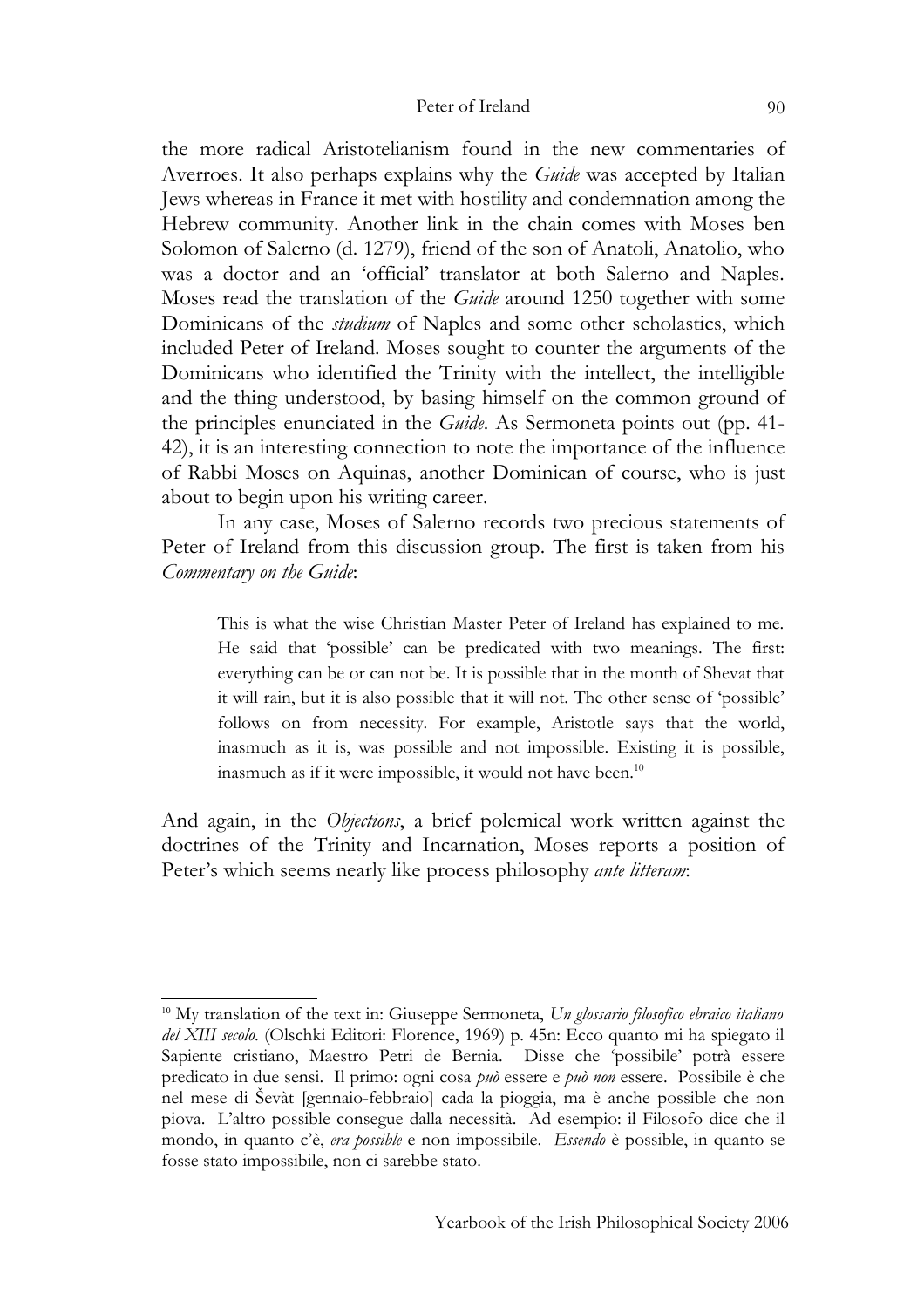… indeed, Master Peter of Ireland accepts that Christians in believing that the Divinity has become incarnate accept the necessary conclusion that the Name has undergone passion, movement and change.<sup>[11](#page-7-0)</sup>

Thus, Moses of Salerno's endeavours consisted of two aspects. On the one hand, the collaboration with the Christian scholastics in the work of comparison, translation and analysis of this fundamental work of Jewish philosophy, and on the other hand, to bring to Jewish circles what he had learnt from Christian thinkers, such as Peter of Ireland, regarding problems arising from the *Guide*.

In concluding the section on the person of Peter of Ireland in my edition of his *Commentary on the Length and Shortness of Life* a book from Aristotle's *Parva naturalia*, I sounded the following optimistic note in 1993:

Will more information [on Peter] come to light? It is to be hoped so. It is not improbable that in the mass of unedited manuscripts which have been handed down to us that new works and further information [on his life] may be discovered.<sup>[12](#page-7-1)</sup>

Recently, however, it has been suggested that some of the information which we already have should be discounted and abandoned as fools' gold.

In an article entitled '"Neapolitan Gold": A Note on William of Tocco and Peter of Ireland' which appeared in the *Bulletin de Philosophie Médiévale* [13](#page-7-2) of the SIEPM (International Society for the Study of Medieval Philosophy), Andrea Robiglio examined the claim that Peter of Ireland was the teacher of Thomas Aquinas at Naples. He noted that he regarded the authoritative source as an article by James McEvoy in 1994 where Robiglio regards McEvoy as setting the *status quaestionis*.

Robiglio points out that the late Père R.-A. Gauthier OP in his introduction to the revised Leonine edition of Aquinas's commentary on the *Peryermenias* shows that we have no evidence of Peter's activity before ca. 1250 and that a Peter of Ireland active as a jurist ca. 1239-44 turns out

91

<span id="page-7-0"></span><sup>11</sup> Ibid*.*: … già riconobbe il Maestro Petri de Bernia che i cristiani nel credere che la Divinità si sia incarnata accettano la necessaria conclusione, aver il Nome subito passione, movimento e mutamento (my translation above).

<span id="page-7-1"></span><sup>12</sup> Magistri Petri de Ybernia*, Expositio et Quaestiones in Aristotelis librum De longitudine et brevitate vitae*, edited with an introduction by Michael Dunne, Louvain-la-Neuve, Editions de l'Institut Supérieur de Philosophie, *Philosophes Médiévaux* Tome XXX, Editions Peeters, Louvain-Paris, 1993, 172 pp.; p. 9

<span id="page-7-2"></span><sup>13</sup> *Bulletin de Philosophie Médiévale* 44 (2002), pp. 107-111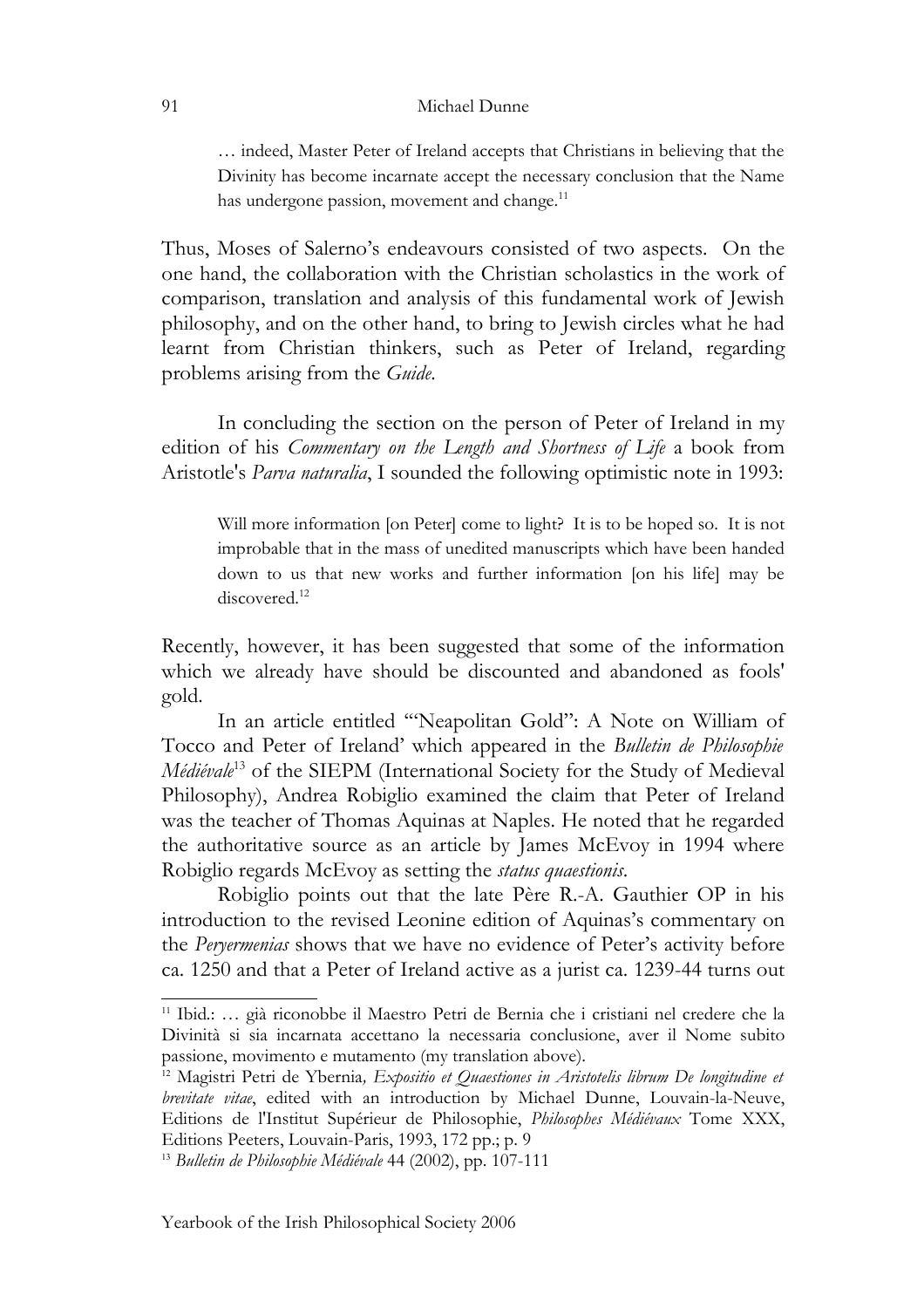to be a Bernardus de Isernia not a Petrus de Ibernia. Robiglio points out that this lack of evidence for Peter being in Naples in the 1240s 'is enough to cast doubt on the traditional claim derived from William of Tocco, even if the tradition of secondary literature until now has given full credence to his *Ystoria*'. [14](#page-8-0)

Robiglio also points out that apparent internal evidence in Aquinas derived from his use of the examples of 'Peter and Martin' is no more significant than his use of 'Plato and Socrates'—both are commonplaces in medieval authors.

The fact that early writers such as Bartholomew of Capua are silent on Thomas' early education before he became a Dominican is regarded by Robiglio as significant and to be taken seriously.

So far so good – it is always a good idea to subject medieval accounts of a saint's life to a critical examination. However, Robiglio then goes on to state the following:

So I argue a different thesis: when he was a student at Naples, Thomas never had the philosopher Peter of Ireland as professor. Gauthier's data accord with my deflationary thesis. There was indeed a philosopher named Peter (some of his works are extant) who taught at Naples after 1250. Aquinas attended the courses at the studium before 1244 and therefore was not taught by him.<sup>[15](#page-8-1)</sup>

My reaction upon reading the above was one of surprise, for two reasons. Firstly, the rejection of part of what is, by now, a near 700 year bibliographical tradition—and then why retain part of it such that Aquinas was at Naples at all. Secondly, I do not think that Robiglio is justified in enlisting R.-A. Gauthier in support of his deflationary thesis. When I visited Gauthier at the Leonine Commission at Grottaferrata in May 1988 both he and L.-J. Battaillon assured me that they were of the opinion that the Peter of Ireland I was working on was Aquinas's teacher. Indeed, so supportive of my work were they that Père Gauthier gave me his files containing what information he had collected on Peter of Ireland. Later, I was happy to acknowledge his help when I published my edition.

A curious thing is that the 'Neapolitan Gold' of the title is not explained in the text nor is its relevance made clear. I took it to mean 'false gold' or 'fool's gold' from the sense of the article. It seems that 'L'oro di Napoli' is the title of a book by Giuseppe Marotta and was made into a film in the 1950s by De Sica. The allusion would seem to indicate a certain desire for nobility among the poor. One of the actors in the film is

<span id="page-8-0"></span><sup>14</sup> *Bulletin de Philosophie Médiévale* 44 (2002), p. 108

<span id="page-8-1"></span><sup>15</sup> *Bulletin de Philosophie Médiévale* 44 (2002), p. 110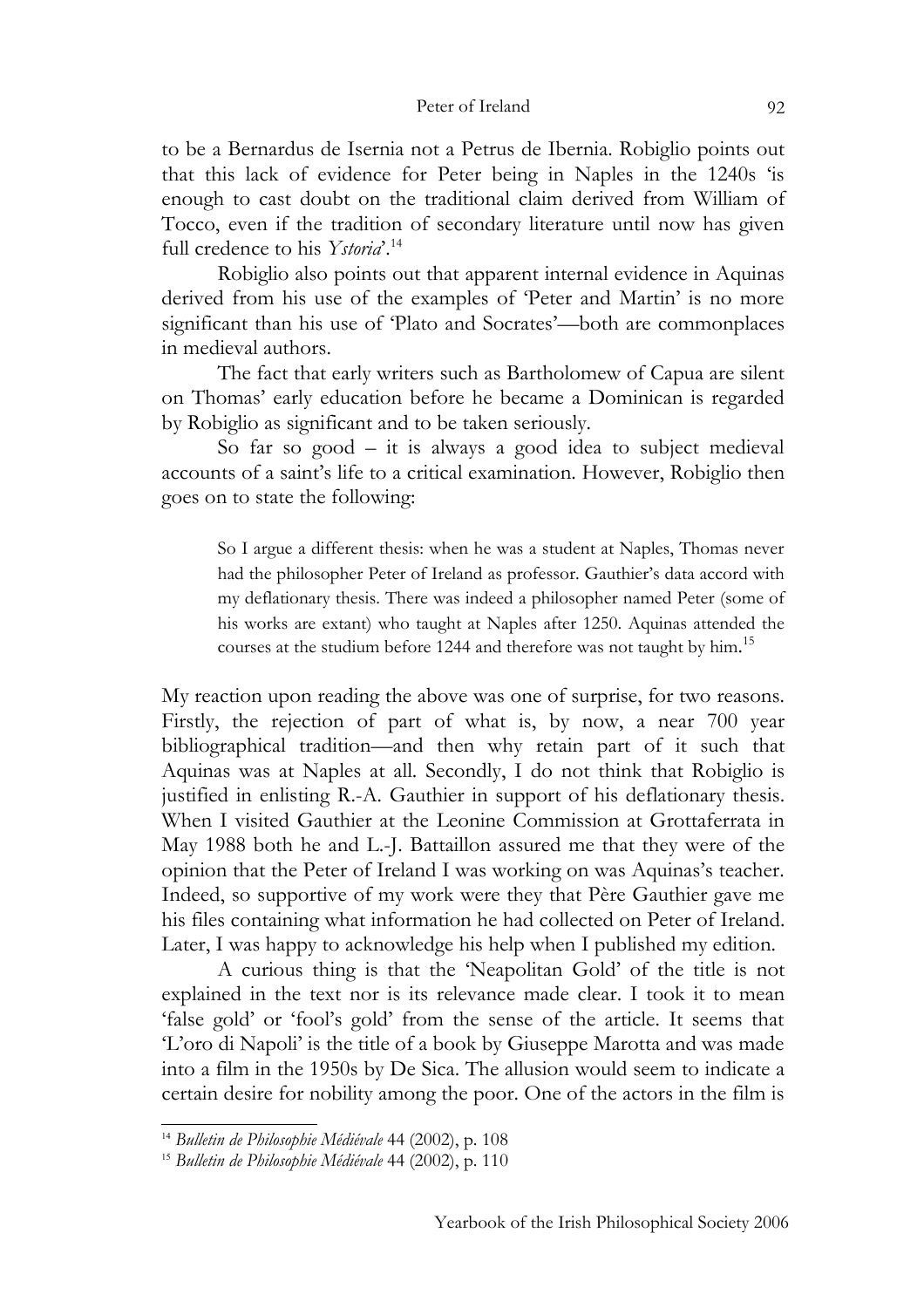the great Italian comedian 'Toto' who claimed to be the long lost son of a prince (even though he was born in poverty in Naples) and styled himself 'Principe Antonio de Curtis'. Robiglio seems to imply that Tocco and Calo wished to improve upon the poor pedigree of the University of Naples by insisting that it was here that Aquinas had first studied philosophy and also to where he had returned at the end of his days. It does not seem very clear if he also wished to suggest that the association of Peter with Aquinas was an example of 'L'oro di Irlanda'.

In any case I wrote a response which was duly published in the next edition of the *Bulletin [16](#page-9-0)* and in which I acknowledged that details concerning the early life of any medieval thinker are often largely a matter of conjecture. However, regarding Tocco's information we have to ask if it is possible that Peter was in Naples before 1250 and whether Tocco is a credible witness regarding this information since *ponderanda sunt testimonia non numeranda*. For all its faults, William of Tocco's work is the principal biographical document which we possess concerning Thomas's life. It was, however, written with an eye towards the process of Aquinas's canonisation and so emphasised his heroic virtues and the miracles associated with him. I can, therefore, agree with Robiglio's scepticism regarding the legend that Thomas was such a good lecturer that even the Apostle Paul appeared among the students to hear him speak. Again, some dubious stories concerning Thomas' infancy were included since they presented the candidate in the best light possible. If Tocco is the only source for certain information then it is natural to question its reliability. However, it still seems to me, and I wrote it at the time—the fact that Thomas was taught by a Master Peter and a Master Martin does not seem to serve any other purpose than to record something which Tocco had heard. Is it reliable or not? We cannot, of course, prove for certain that Peter taught Thomas but the real point is whether we have (as Robiglio suggests) good evidence or highly probable grounds to reject the 14<sup>th</sup> century written testimony of Tocco. For here we are not dealing with the raising of a prudent note of caution, rather Robiglio's thesis is to exclude completely and utterly that Peter taught Aquinas.

I went on to write that although it is impossible to obtain total reliability here (unless some very strong historical evidence is discovered, e.g., a fresco of Peter and Thomas at the Naples' Student Union Bar dated of course) we might from the evidence we have reach a conclusion which is probable or even likely. The facts are as follows:

<span id="page-9-0"></span><sup>&</sup>lt;sup>16</sup> M. Dunne, 'Concerning 'Neapolitan Gold': William of Tocco and Peter of Ireland. A Response to Andrea Robiglio', *Bulletin de Philosophie Médiévale* 45 (2003), pp. 61-65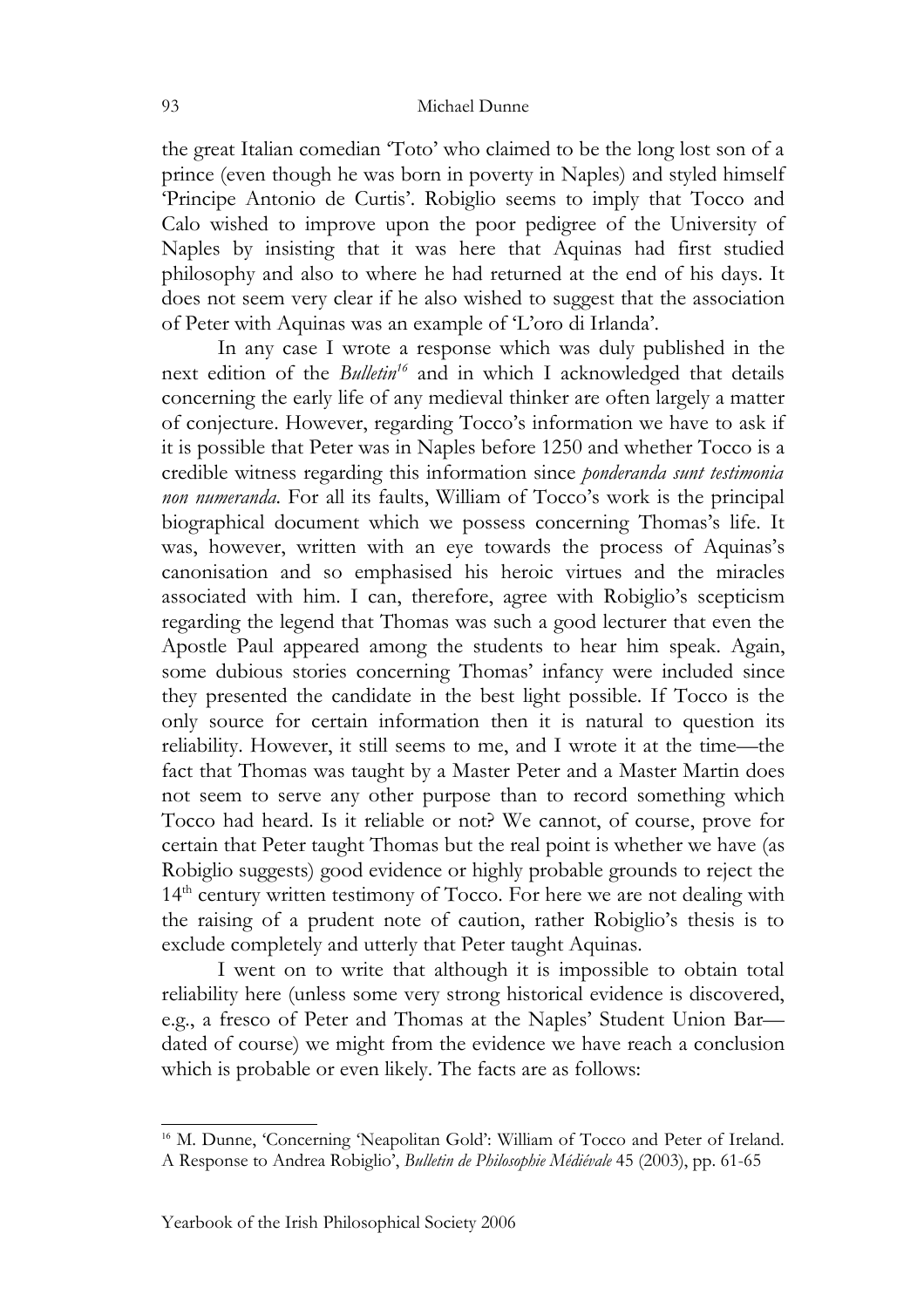- 1. Peter of Ireland lived in the Naples-Salerno region from around 1250-1265.
- 2. He taught logic and the philosophy of nature
- 3. Aquinas read him and was influenced by him
- 4. Tocco says that Peter taught Aquinas

It seems that it is point no. 4 which is at issue. Could Tocco have obtained his information from a reliable source? He could have had it from the Ox's mouth—Tocco was 30 when he met Aquinas in 1272-73. If we choose 1210 as an arbitrary date of birth for Peter—making him 30 when he taught Aquinas and 50 when he spoke before Manfred—Peter could still have been alive when Tocco was in Naples. Thus, it is at least possible that Tocco could have had first hand knowledge and was right in what he wrote. To prove the opposite thesis, that Thomas never had Peter as a teacher is what Robiglio has to do and this is precisely what he fails to do.

Robiglio replied in the next edition of the *Bulletin* 46 (2004) 'Concerning Michael Dunne's Opinion on Peter of Ireland'. [17](#page-10-0) He states that I reject his doubts without producing any new evidence—but I don't reject his doubts, I simply maintain that he does not prove his thesis. He questions some aspects of my methodology which I accept in part but seems to miss the central point—I am not arguing from mere possibility to historical knowledge. What I am saying is that you cannot reject a historical document simply by doubting it. The kind of thing you should show is that Tocco perhaps contradicts other sources (which he doesn't) —the only thing we are offered is the 'significant silence' of Bartholomew of Capua on the matter. If this is not possible then you should set out to show that Tocco's testimony is impossible, or implausible, or highly unlikely. I don't think that Robiglio does any of the above. He has to concede that Tocco just might be right—which he doesn't. I, however, agree with Andrea Robiglio that we cannot be sure on the basis of what evidence we have.

And so there ends what the editor of the *Bulletin* Kent Emery Jr. termed our *disputatio parva*, writing:

This on-going *disputatio parva* bespeaks how for modern students of medieval philosophy and theology (if not for medieval masters) Thomas Aquinas is truly the *Doctor communis*, in whose teaching all seem to have some vested interest, so that seemingly there is much at stake concerning each point of his intellectual career<sup>[18](#page-10-1)</sup>.

<span id="page-10-0"></span><sup>17</sup> *Bulletin de Philosophie Médiévale*, 46 (2004), pp. 191-194

<span id="page-10-1"></span><sup>&</sup>lt;sup>18</sup> Kent Emery Jr, Editorial, *Bulletin de Philosophie Médiévale* 46 (2004), p. viii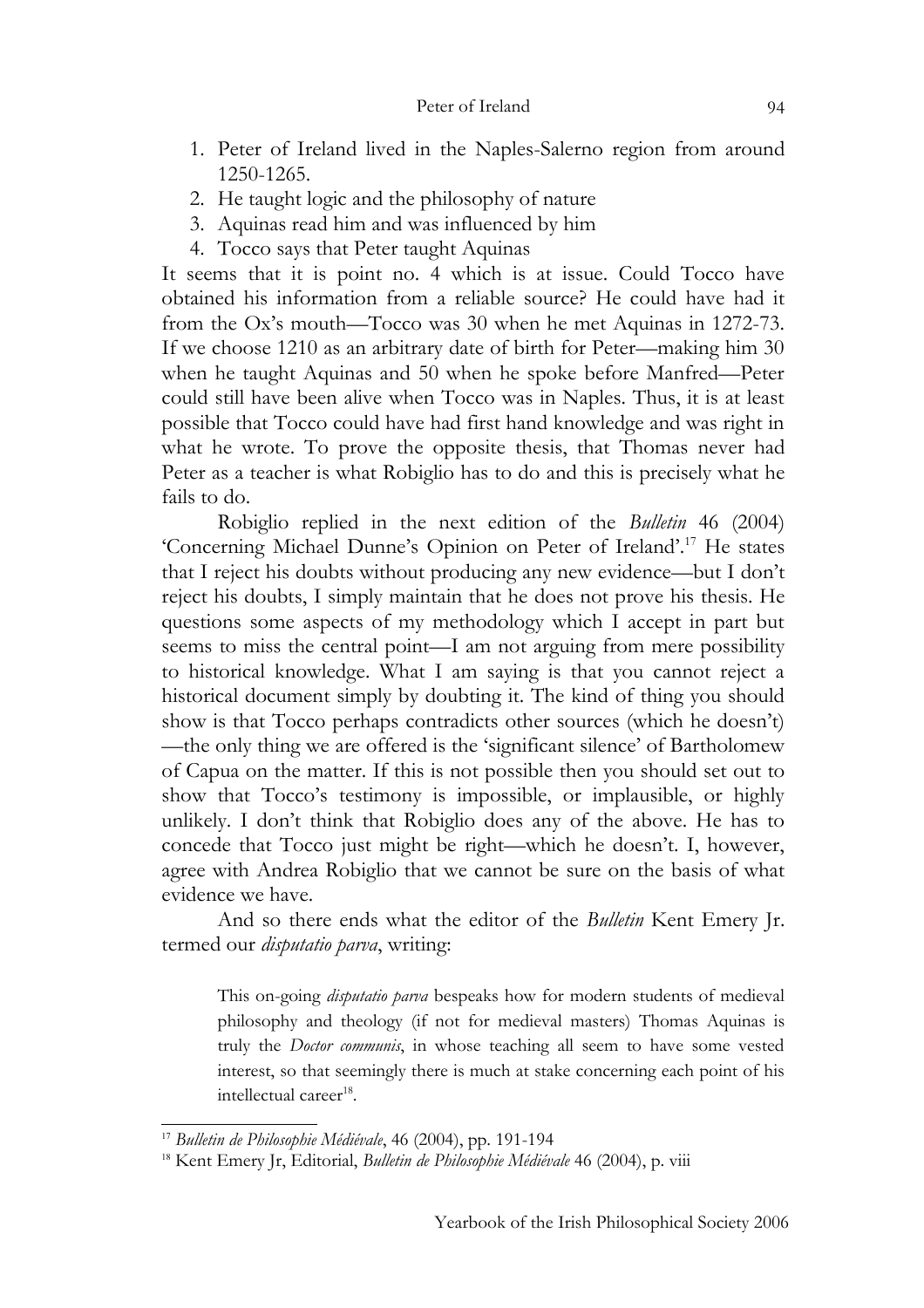In the paragraph which I quoted above from my introduction to the *De longitudine* commentary, I expressed the hope that more information might come to light on Peter's life. I followed this with an acknowledgement (implicit at least) that at the end of the day it is perhaps not all that important whether Peter taught Aquinas or not. I wrote that interest which had centred on Peter of Ireland because of his connection with Aquinas might shift to an interest in his writings for their own sake—for evidence of the circulation of philosophical works and ideas in the middle of the 13<sup>th</sup> century in Southern Italy, as an example of the scholastic method employed in lectures which Peter had actually given at the University of Naples and so on.

But in fact, it is not only Peter's influence at the beginning of Aquinas' career that is significant but also his influence at the end of Aquinas's life when he was engaged in his massive project of commenting on all of the works of Aristotle. When writing his own commentary Aquinas had Peter's commentary on the Peryermenias in front of him. Gauthier comments that although Peter's commentary probably dates from 1259-65 and contains a record of lectures which Aquinas could not have attended, yet

It is nonetheless not impossible that he [Aquinas] had in his hands a *reportatio* of the course given by Peter of Ireland: we have noted many similarities between Peter's course and Aquinas's exposition – some of which are quite remarkable.[19](#page-11-0)

Indeed, Aquinas sometimes places the authority of Peter's text together with the commentaries of Boethius and Ammonius. This is in marked contrast to Albert the Great's commentary from around 1260 to which Aquinas does not refer to at all.

## *Conclusion*

It is always to be hoped that new information will be found regarding Peter of Ireland and Aquinas' educational formation at Naples in the years 1239-45. In any case, Peter has emerged as a figure of importance in his own right. As far as I am concerned, there is always the hope out there concerning the possibility of finding real gold. If Peter commented

<span id="page-11-0"></span><sup>19</sup> My translation. See, R.-A. Gauthier, Preface, Sancti Thomae de Aquino*, Expositio Libri Peryermenias,* Opera Omnia iussu Leonis XIII P. M. edita. Tomus I\* 1, Rome-Paris 1989, p. 68\*: Il n'est pas impossible cependant qu'il [S. Thomas] ait eu en mains une reportation du cours de Pierre d'Irlande: nous avons noté, entre le cours de Pierre et son exposition, plusiers rencontres, dont quelques-unes assez remarquables.